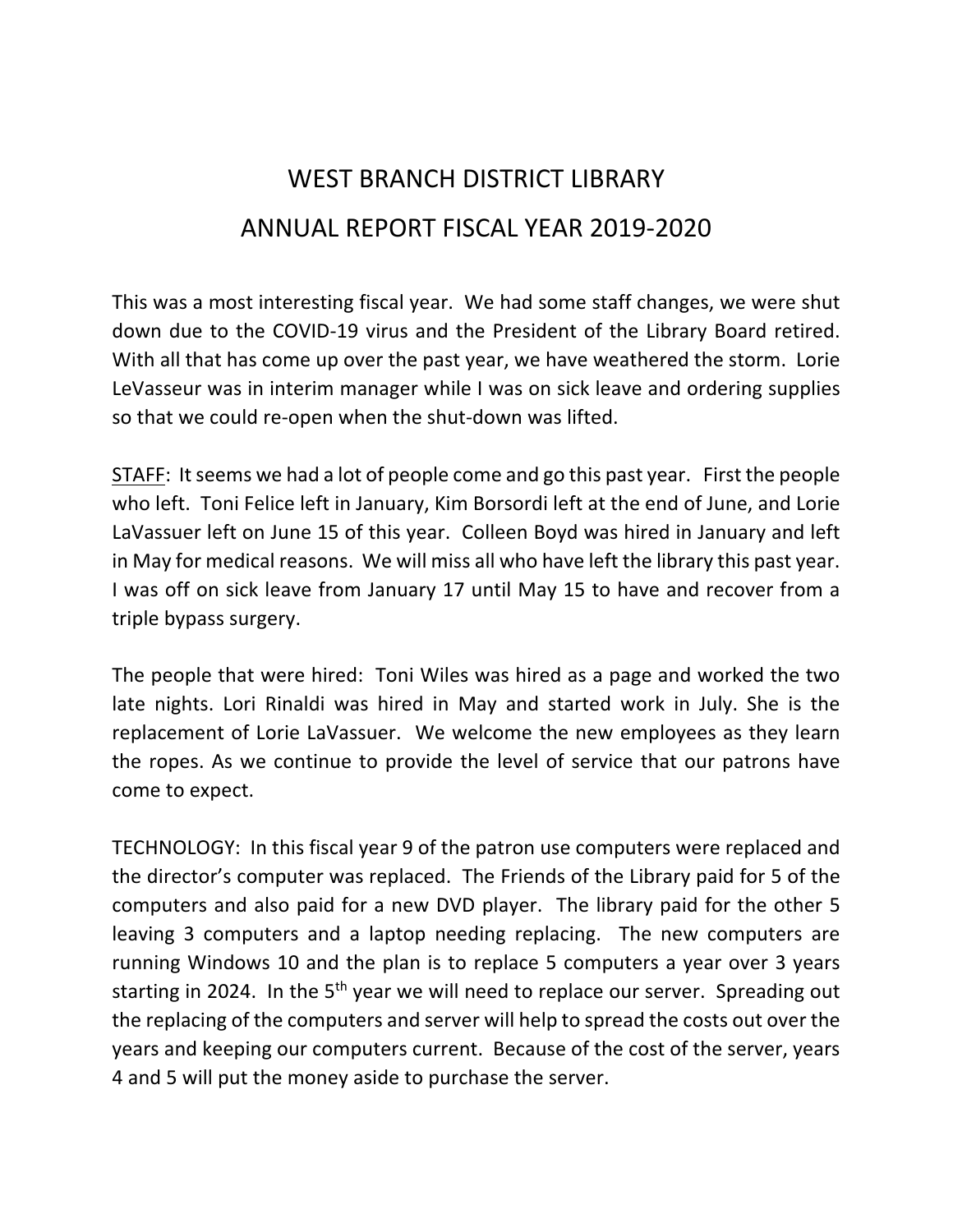#### PROGRAMMING: Summer Reading Program 2019

There were 5 major programs for our Summer Reading Program: Movie night with a screening of Wall-E. Parents and children enjoyed this movie of a gentle robot.

The Godfreys gave a live performance on the main floor of the library. These was a family event and was greatly enjoyed by families.

Lost Mummy Escape Room: A middle and high school program. Teens had to work their way through a maze to get to the lost treasure.

Animal Astronauts: A program high-lighting the animals sent into space to aid in the reach needed before sending a man into space. An exotic animal exhibit was also there.

Peggy Zettle's Wacky 4-H science experiments: Fun experiments designed not only to amuse the children but also to teach them about science fundamentals.

Picnic in the Park: Open to the general public with a focus on the children who participated in the Summer Reading Program. Grilled hotdogs, potato chips and watermelon were served and entertainment was provided by a DJ performer that got everyone up and dancing.

Each child and teen that signed up for the program won a marker for the grand prize drawing. Children competed for a \$25. Wal-Mart gift and the teens vied for a \$50 Wal-Mart gift card. 240 Children participated in the Summer Reading Program.

Regular Programing: There are 5 areas of the library programming, they are as follows:

Children: 24 programs Teens: 6 Programs Tech Tuesday: 32 Adult: 30 General 27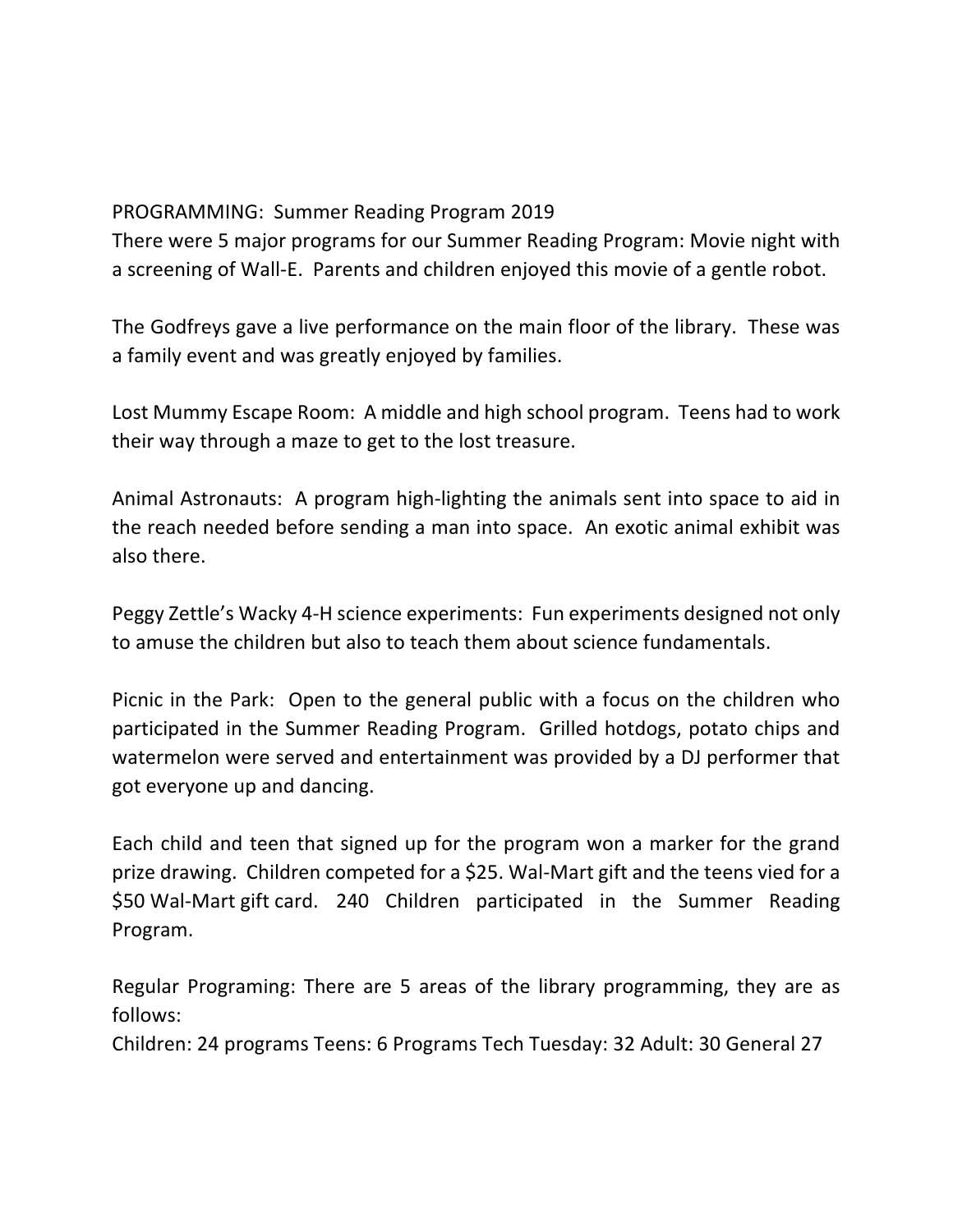These programs include Pre-school storytime, Let's Discuss, Tai Chi, Writers Group, Let's Discuss Jr. A special program was the Butterfly Release. Caterpillars were raised until they went into cocoons and hatched. They were released on July 26

### **Financials:**

The major expenses for Fiscal Year 2019-2020 was the replacement of the public computers and the Director's computer. The Friends helped out by purchasing five of the computers and also a new DVD player for use in programs. The cost of the computers was \$3,150 bringing the total for the computers to \$7,300.

Our income for the year was \$309,388 while our expenditures were \$308,777. Our penal fine income was \$ 63,502 higher than anticipated. Our total penal fine income was \$170,502 while we budgeted \$107,000. This higher penal fine income helped to balance our expenditure against income. This helped us while we were closed because our regular income for April and May was at zero. The board did opt to continue paying each employees wages while we were closed down and we continued to pay for utilities and insurances while we were closed.

#### **Statistics:**

## Total circulation for FY 2019-2020 was 19,500

| Borrowers: | Location                    | <b>Number of Patrons</b> | Percentage |
|------------|-----------------------------|--------------------------|------------|
|            | City of West Branch         | 1,163                    | 26%        |
|            | <b>Edwards Township</b>     | 494                      | 11%        |
|            | <b>Foster Township</b>      | 268                      | 6%         |
|            | <b>Horton Township</b>      | 328                      | 7%         |
|            | Ogemaw Township             | 403                      | 9%         |
|            | <b>West Branch Township</b> | 936                      | 21%        |
|            | <b>Out of District</b>      | 863                      | 20%        |
|            |                             | 4,484<br>Total           | 100%       |